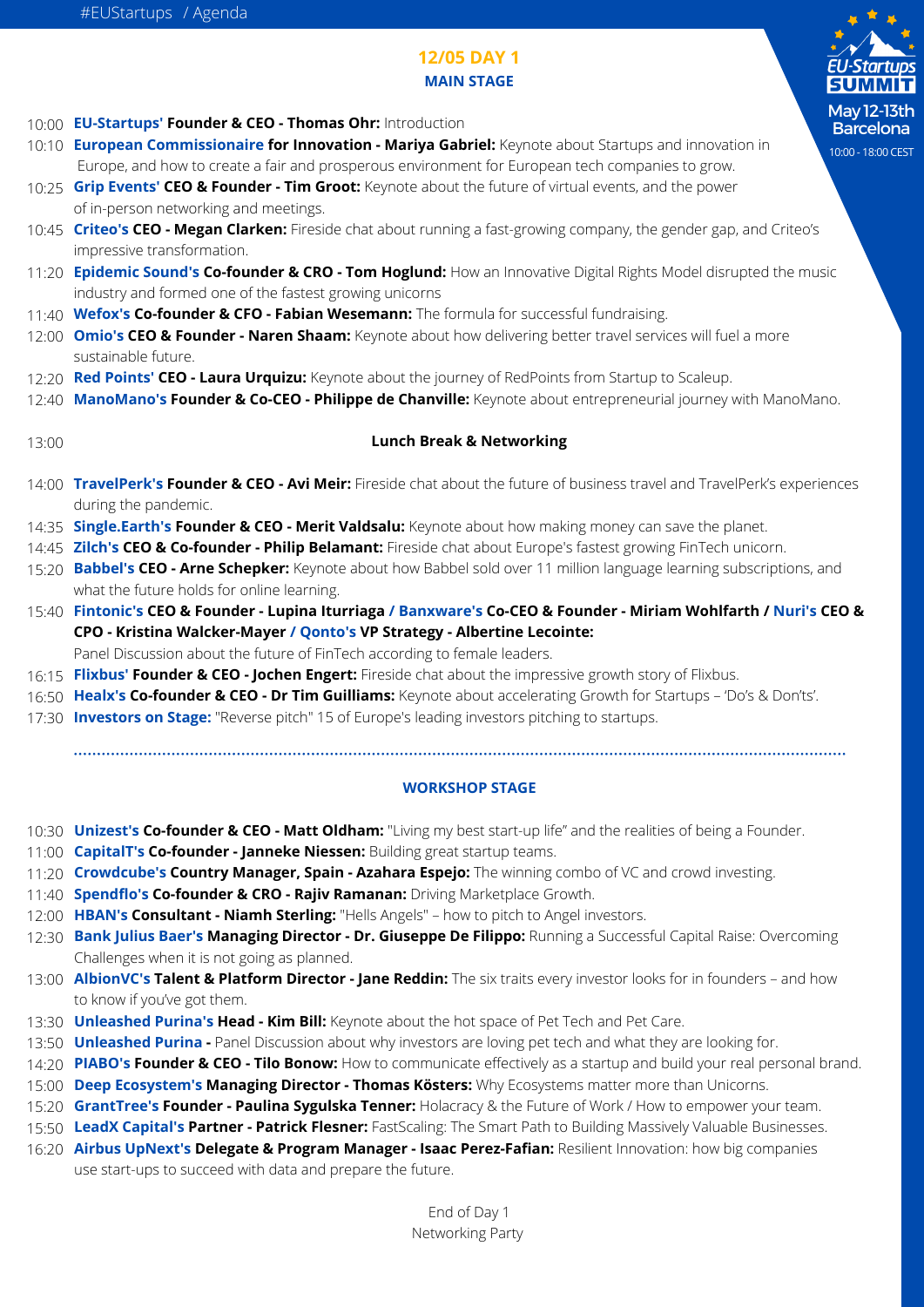

# **MAIN STAGE**

- **EU-Startups' Founder & CEO Thomas Ohr:** Introduction 10:00 **MOVE Estrella Galicia's General Manager - JJ Delgado:** Creating a new business model from a Corporate. 10:05 **EA's Co-founder & Velixio Group's CEO - Jeff Burton:** Keynote about learnings from the early days of 10:20 Electronic Arts and a look into the future of games and entertainment. **Zenjob's Founder & CEO - Fritz Trott:** Fireside chat about Fritz insights from Zenjob's impressive growth journey. 10:40 **Tiendeo's Co-founder - Maria Martín Villaró:** Keynote about how to be a successful female founder. 11:05 **CoachHub's Co-founder & Managing Director - Yannis Niebelschütz:** Keynote about the importance of coaching 11:20 and the right leadership mindset and top tips from Coachhub's impressive growth journey. **Railsbank's Co-founder & CEO - Nigel Verdon:** Keynote about the insights from a serial fintech entrepreneur - how to 11:35 thrive as a fintech founder. **Euronews' CEO - Michael Peters:** Digital transformation in media, insights from Euronews, and the future of European 11:55 media. **Pitch Competition: First batch - 9 finalists**  12:15
- 13:00

### **Lunch Break & Networking**

**13/05 DAY 2**

- **Pitch Competition: Second batch 6 finalists**  14:00
- **Investors on Stage:** "Reverse pitch" 15 of Europe's leading investors pitching to startups. 14:30
- **Blinkist's Co-founder & CEO Holger Seim:** Fireside chat about Holger's Insights from his experience growing Blinkist 15:00 internationally.
- **SN-Invests' Owner & Investor Fabian Thylmann:** Fireside chat about Fabian's entrepreneurial career, current 15:35 projects and insights from his investment activities.
- **Volkswagen Group's Metaverse & NFT Tim Walther / Vault Hill's Co-founder & Head of Strategy &** 16:10 **Operations - Nick Merritt / Hiber's Co-founder & CEO - Michael Yngfors:** Panel Discussion about shaping the future of the Metaverse according to key innovators.
- **Closing remarks & Pitch Competition winner announcement** 16:45

### **WORKSHOP STAGE**

- **Silicon Castles' Founder & CEO Andreas Spechtler:** From idea to global success. 10:00
- **Silicon Castles' Senior Marketing Advisor & Ogilvie Brand Consultants' Founder Catherine Ogilvie:** Backbone 10:15 for successful global strategy – How to build your company story.
- **Silicon Castles' Senior Strategic Advisor for Global Growth & Authentic Vision's CCO Mahesh Sundaram:** 10:40 Sales in technology business – How to sell on a global scale.
- **Silicon Castles' General Counsel & djk legal CEO David Kinsella:** The art of deal making How to close a deal. 11:05
- **Webex's Sales Director George Dunn:** Guiding Start-Ups into the Digital Future. 11:30
- **Startup Guide's Founder & CEO Sissel Hansen:** Optimising for Impact: How startups can solve the world biggest 11:50 challenges.
- **Popsink's Co-founder & CEO Benjamin Djidi:** Data for startups: how to set up your first analytics, scale your 12:10 DataOps, and become "data-driven".
- **Printify's Chief Sales and Partnerships Lauris Lietavietis:** Partnerships as a shortcut to revenue. 12:40
- **Clue's Co-CEO's Audrey Tsang and Carrie Walter:** How to build a business from a place that is values-consistent 13:00 with the wider vision of Clue.
- **Freshworks' VP & General Manager, Europe John Crossan:** Workshop. 13:30
- 13:50 **Slides35's Director Alper Rozanes** Your next pitch will make or break your dreams!
- 14:10 **Uizard's Ecosystem Manager Zivile Einikyte:** Your vibe attracts your tribe: reinventing your personal brand.
- **Startupbootcamp' Managing Director Kauan Von Novack / Katapult Accelerator's CEO Nina Heir /** 14:30 **Rockstart's Co-Founder & CEO - Rune Theill:** Accelerators Panel
- **Morphais VC' Founder & CEO Eva-Valerie Gfrerer:** How technology will help VCs to solve the industry's diversity 15:00 problem.
- 15:30 **WeGrow's Co-founder & CEO Gernot Schwendtner:** How to not f\*\*\* up your international expansion